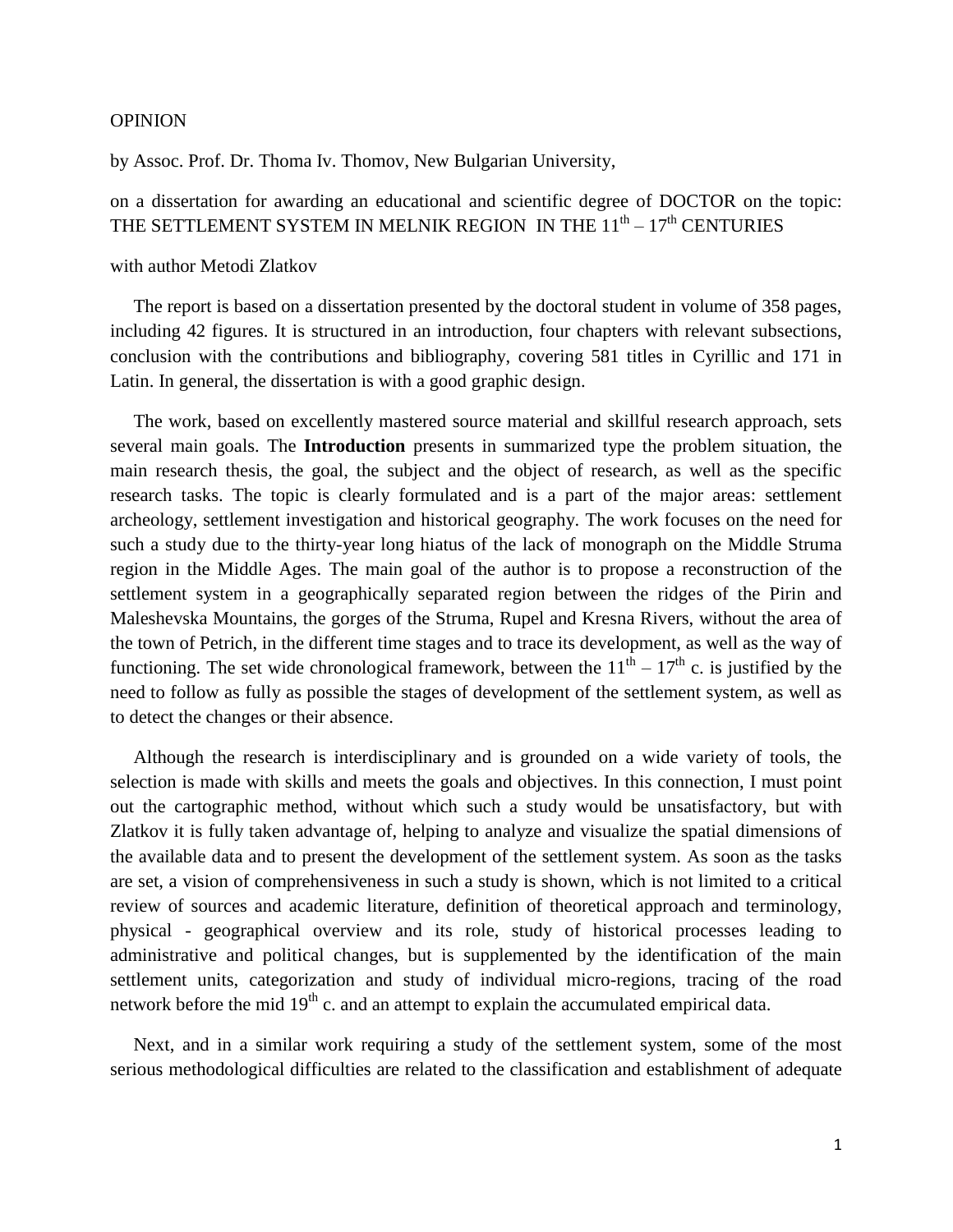terminology. Here, too, the author handles convincingly, defending with arguments the definitions adopted by him for the main settlement categories.

 In **Chapter One** of the dissertation the author examines exhaustively and in retrospects the historical and historical-geographical studies, together with the archeological and field surveys, traces the discovered artifacts and local lore works concerning the region defined by him. Attention is also paid to the written sources from different epochs, which are presented with the necessary precision and comprehensiveness.

 The next **Chapter Two** is dedicated to the history of Melnik region, derived and inseparable from the history of the center of the region - the town of Melnik, which is formed and largely dependent on the political events in this central part of the Balkans. The administrative and political changes during the different historical periods between the  $11<sup>th</sup>$  and  $17<sup>th</sup>$  c. are skillfully presented. The author makes convincingly important clarifications regarding dates for key moments in the local history, as well as defines the perimeter of the urban territory of Melnik, using the settlement network. An attempt has been made to determine the ethnicity of Melnik during the  $11<sup>th</sup> - 17<sup>th</sup>$  c. with the correct finding of a dominant Bulgarian character, then, after 1205, changed in favour of the Greek element, although the population remained Bulgarian, for which the author cites the local toponimy as a main proof. Using the Ottoman tax registers, the author manages to outline quite accurately the boundaries of the separate administrative units (nahiyas) and to find that changes in the administrative boundaries of nahiya Melnik from the  $15<sup>th</sup>$  to the  $19<sup>th</sup>$  c. were minimal and more significant dynamics in this regard occurred only in the second half of the  $19<sup>th</sup>$  c.

The following **Chapter Three** is devoted to the settlement system in Melnik region in the 11<sup>th</sup>  $-17<sup>th</sup>$  c. A particularly important and contributing point in this chapter is the detailed analysis of nineteen assumptions for the identification of villages in the Melnik region for the period of  $11<sup>th</sup>$  $-14<sup>th</sup>$  c. As one of the merits of the presented work it can be pointed out that out of 11 known medieval villages in Melnik region, 9 have been identified by the author with villages that still exist today despite the difficulties. The conclusion reached is that there is approximately 82% sustainability of the settlement network in the region from the  $14<sup>th</sup>$  c. to the present day. By the way, the duplication of the field searches with the other available data allows the author more security in the reconstruction of the settlement system. In the end, the important conclusion is reached about the availability of data for 61 villages and four fortresses in the region of Melnik in the  $11<sup>th</sup> - 14<sup>th</sup>$  c., which is a very good result compared to other Bulgarian regions. During the Ottoman period the author achieved even greater precision - from a total of 107 toponyms with a proposed location for 105, which allows him to make an extremely accurate settlement picture for the period of the  $16<sup>th</sup>$  c., as well as to trace changes in the number and religious affiliation of the population. Paragraph 3 of this chapter should also be highlighted here, which focuses on six micro-regional studies for individual areas (of the town of Sandanski and the villages of Ilindentsi, Sklave, Kulata, Leshnitsa and Polenitsa) in the Melnik region. They are sample case studies in which the information for each area is transmitted through a unified model, which aims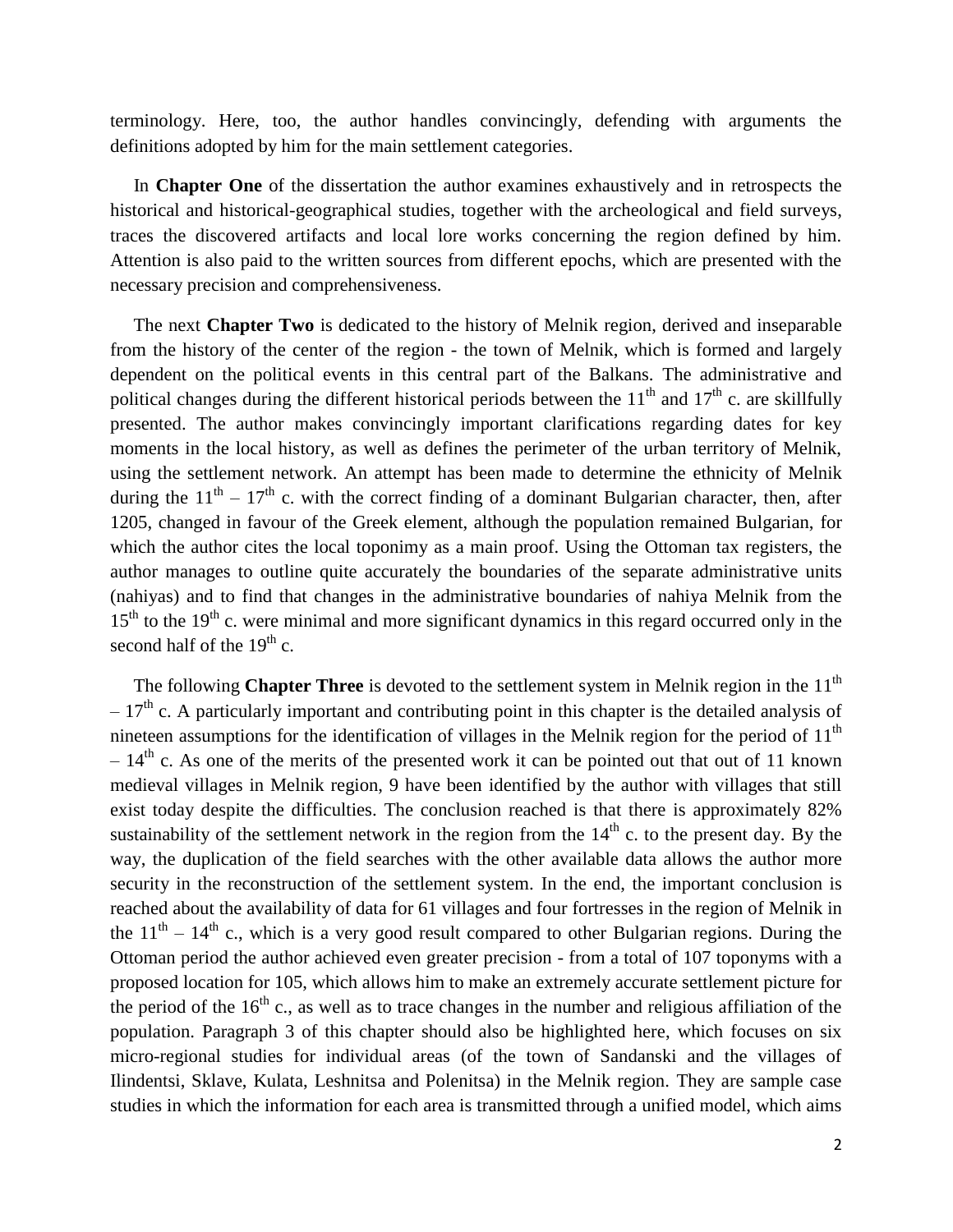to standardize the available geographical, archaeological, written and linguistic data and their summarization.

 The last **Chapter Four** considers the road network in Melnik region. Anyone who on any occasion encountered the road network during the Medieval period inevitably has found a lack of data on the grounds of which to establish the ancient routes. In this situation, the author takes advantage of the maximum number of specific points or "hard points" in the landscape, through which to outline sections of the road. The sections between the 'hard points' for which no precise data are available he defines as 'transport areas'. The essence of such an approach is that if there are more "hard points", the "transport areas" will be shorter and thus they can be reconstructed with high accuracy, as well as the entire ancient bed of the road. Of course, the "new" things are useful, but they should be approached with extreme caution and always emphasize the hypothetical nature of the end result, without it becoming an established fact! By this method, the main road to the Aegean Sea along the Struma Valley should pass with the least resistance through the Kresna Gorge, next to the river, but in reality it goes to the left, along the ridge. I say this because the author has protected himself from the excessive overconfidence in "modern toys" and relied on classical methods, but most importantly - he walked around the field. Along with this he masters skillfully and analyzes the data that comes from the landscape, written sources (ancient, medieval, ottoman, from foreign travelers and various descriptions of the traditional road network from the second half of the  $19<sup>th</sup>$  - the early  $20<sup>th</sup>$  c.), old maps of various scales, archeological data obtained through excavations, field surveys and other non-destructive methods and finally, from toponyms. All the collected information M. Zlatkov has imposed on top of each other through the retrospective and retrogressive method, in order to finally get an idea as close as possible to reality about the old road network. The result gives him the opportunity to do categorization of the roads, which it divides into three categories - primary or main supraregional roads (Rupel - Kresna and Nevrokop - Melnik - Petrich), secondary supraregional roads and local roads. The common feature between the first two categories is that they cross a large part or the whole region and connect it with the neighboring ones. The difference between them is in the level of usability and the difficulty of the terrain.

 The **Conclusion** contains a summary of the most significant results of the study. The conclusions are well related to the problems posed in the chapters of the dissertation. It is stated that the most significant point is the questioning of the boundaries of the urban area of Melnik in the period of the  $11<sup>th</sup> - 15<sup>th</sup>$  c. and their delineation. The author uses data from various written and archaeological sources, which he interprets with the help of the retrogressive method and builds a model according to which he determines the center and its periphery, i.e. the town of Melnik with the surrounding villages and their neighborhoods. In other words, he not only confirms B. Tsvetkov's conclusion about the lack of collapse in the settlement network between the  $13<sup>th</sup> - 14<sup>th</sup>$  and  $15<sup>th</sup> - 16<sup>th</sup>$  centuries, but driven by the desire to get as close as possible to the historical reality makes an attempt to determine the secondary centers after Melnik or the microsettlement model and to characterize the separate units in it through the Ottoman registers from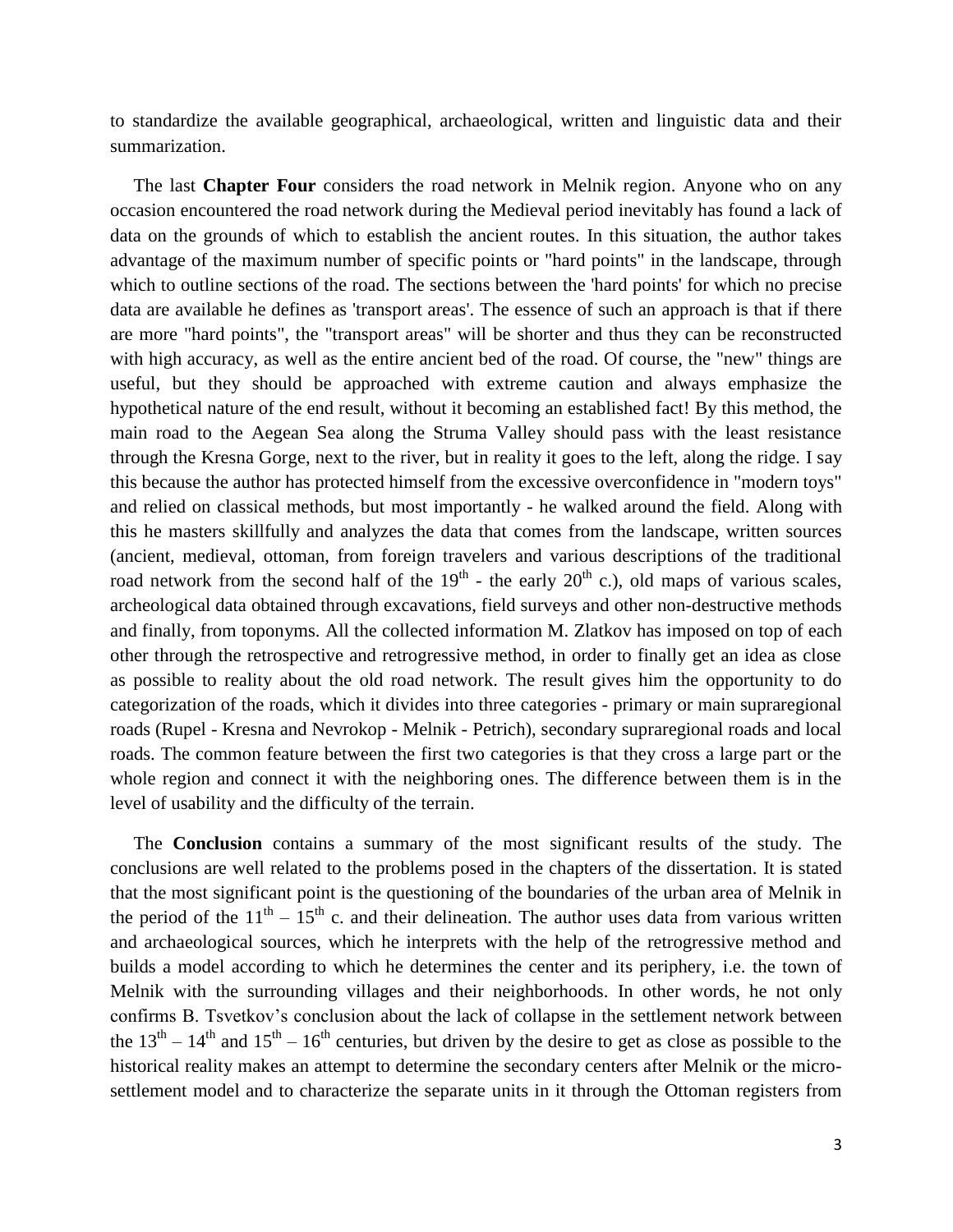the  $16<sup>th</sup>$  c. By the way, it is the Registers that enable M. Zlatkov to trace the internal dynamics not only of the settlement, but also of the demographic development and to come to the conclusion that there was a decrease of the population in a number of settlements. However, the author notes the existence of a large degree of continuity in the settlement development from the  $12<sup>th</sup> - 14<sup>th</sup>$  to the  $19<sup>th</sup>$  c.

 The results of the dissertation research are presented in two author's articles and five coauthored scientific publications.

 The abstract of the dissertation as form, volume and content meets the regulatory requirements.

 To the general merits of the dissertation presented I would refer the excellent factual and methodological awareness and competence; the demonstrated ability for conceptualization, the ability to structure, systematize and summarize effectively, as well as the skillful handling of details of the analysis, which in many cases are used as additional arguments to the theses; clear, analytical style of presentation: factual argumentation and logical substantiation of the conclusions; the correctness in quoting; tightness and consistency of the representation.

 In addition, having dealt in detail with the Struma region, I must point out a few things that need to be emphasized. First of all, the combination of data from written sources for the period of  $15<sup>th</sup> - 16<sup>th</sup>$  c. with those of archeology from  $11<sup>th</sup> - 14<sup>th</sup>$  c., something rare in the field of the archaeological guild. This approach helps the author for the first time in the Bulgarian Medieval archaeology to trace the historical processes and their impact on the Melnik region during the Middle Ages and to make a convincing reconstruction of the urban territory of Melnik in the period of the  $11<sup>th</sup> - 17<sup>th</sup>$  c. Next, Zlatkov derives data on 60 villages and four fortresses in the region of Melnik in the  $12<sup>th</sup> - 14<sup>th</sup>$  c. and identifies almost all the settlements in nahia Melnik mentioned in the Ottoman registers from the  $16<sup>th</sup>$  c. Thirdly, his prolific work with six separate micro-regions at area level should be highlighted. Finally, the reconstructions of the primary and secondary roads from the old road network, which functioned with small changes from Antiquity to the  $19<sup>th</sup>$  c. Here I should add as a contribution the appendices to the dissertation, especially the maps.

 In short, the PhD student has achieved a result that neither the Viennese group, working on Tabula Impreii Byzantini (from which a volume including Struma is expected for 30 years) nor Mihailo Popovic himself, head of the Balkans section of TIB, claiming to be a "connoisseur" of the region of Struma and Strumeshnitsa! This gives me reason to recommend the publication of this dissertation after its adaptation to a monograph.

 I have the following remarks to the dissertation presented in this way, which refer to: the part concerning the Klyuch (Kleidion) (66 p.), where the author does not agree with other scholars' opinions, but remains only with the expression of "disagreement"; for the campaign of Theodore II Laskaris in 1254, the article should also be taken into account: Th. Thomov, Who was the